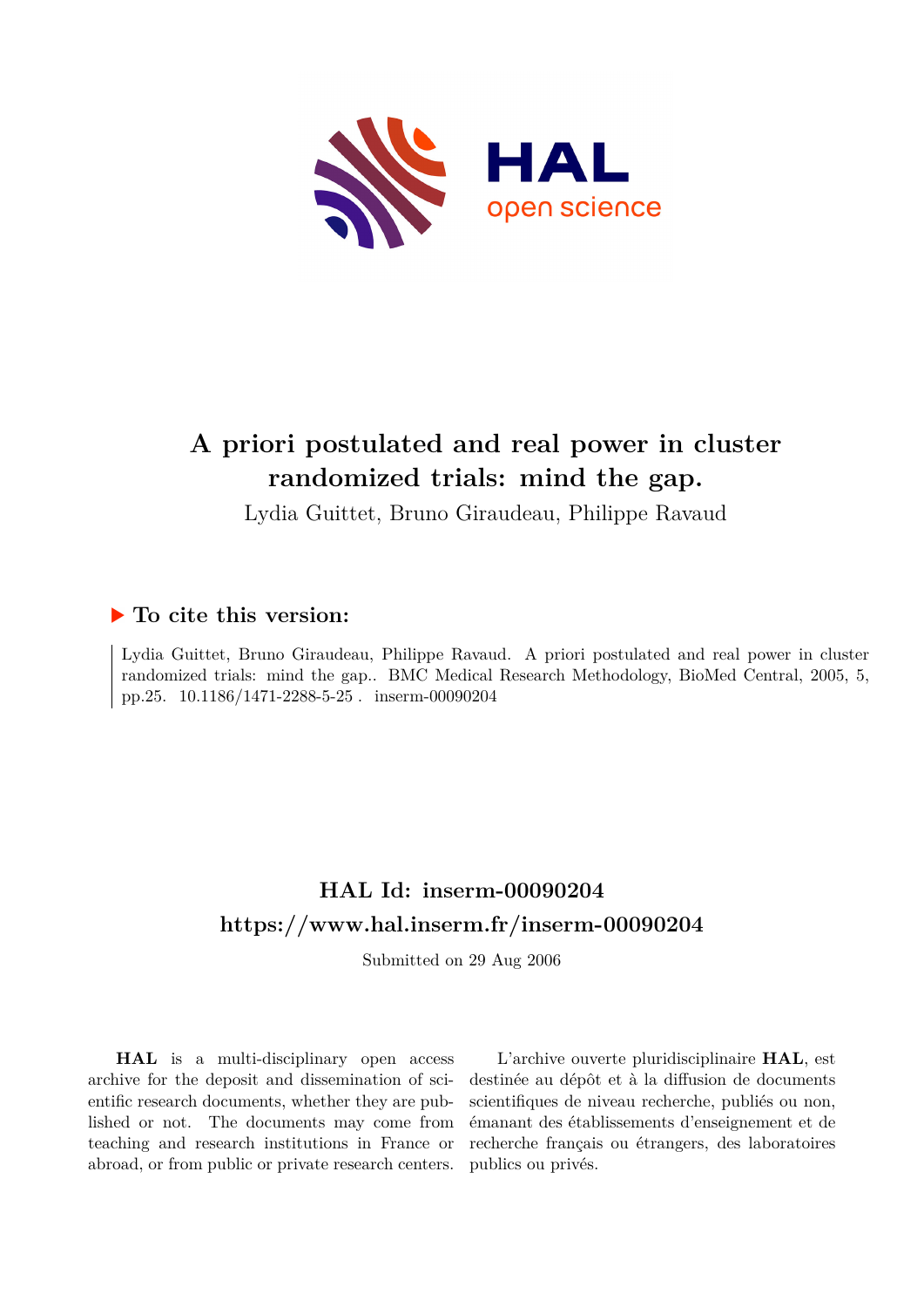### Research article **Contract Contract Contract Contract Contract Contract Contract Contract Contract Contract Contract Contract Contract Contract Contract Contract Contract Contract Contract Contract Contract Contract Contra**

## *A priori* **postulated and real power in cluster randomized trials: mind the gap** Lydia Guittet<sup>1,2</sup>, Bruno Giraudeau<sup>\*3,4</sup> and Philippe Ravaud<sup>1,2</sup>

Address: <sup>1</sup>Département d'Epidémiologie, Biostatistique et Recherche Clinique, Groupe Hospitalier Bichat-Claude Bernard (AP-HP) – Université Paris 7, Paris, France, <sup>2</sup>INSERM U 738, Université Paris 7, Paris, France, <sup>3</sup>INSERM CIC 202, Faculté de Médecine, Université François Rabelais, Tours, France and <sup>4</sup>INSERM U 717, Université Paris 7, Paris, France

Email: Lydia Guittet - lguittet@free.fr; Bruno Giraudeau\* - giraudeau@med.univ-tours.fr; Philippe Ravaud - philippe.ravaud@bch.ap-hopparis.fr

\* Corresponding author

Published: 18 August 2005

*BMC Medical Research Methodology* 2005, **5**:25 doi:10.1186/1471-2288-5- 25

[This article is available from: http://www.biomedcentral.com/1471-2288/5/25](http://www.biomedcentral.com/1471-2288/5/25)

© 2005 Guittet et al; licensee BioMed Central Ltd.

This is an Open Access article distributed under the terms of the Creative Commons Attribution License [\(http://creativecommons.org/licenses/by/2.0\)](http://creativecommons.org/licenses/by/2.0), which permits unrestricted use, distribution, and reproduction in any medium, provided the original work is properly cited.

Received: 08 March 2005 Accepted: 18 August 2005

#### **Abstract**

**Background:** Cluster randomization design is increasingly used for the evaluation of health-care, screening or educational interventions. The intraclass correlation coefficient (ICC) defines the clustering effect and be specified during planning. The aim of this work is to study the influence of the ICC on power in cluster randomized trials.

**Methods:** Power contour graphs were drawn to illustrate the loss in power induced by an underestimation of the ICC when planning trials. We also derived the maximum achievable power given a specified ICC.

**Results:** The magnitude of the ICC can have a major impact on power, and with low numbers of clusters, 80% power may not be achievable.

**Conclusion:** Underestimating the ICC during planning cluster randomized trials can lead to a seriously underpowered trial. Publication of *a priori* postulated and *a posteriori* estimated ICCs is necessary for a more objective reading: negative trial results may be the consequence of a loss of power due to a mis-specification of the ICC.

#### **Background**

A cluster randomized trial involves randomizing social units or clusters of individuals, rather than the individuals themselves. This design, which is increasingly used for evaluating health-care, screening and educational interventions [1-3], presents specific constraints that must be considered during planning and analysis [4,5].

The responses of individuals within a cluster tend to be more similar than those of individuals of different clusters. This correlation leads to an increased required sample size in randomized trials of clusters compared with that of individuals, although this clustering effect is rarely taken into account. Thus, in a recent review of cluster randomized trials in primary care, Eldridge *et al* [6] reported that only 20% of studies accounted for clustering in the sample size calculation. Similar results were found in other reviews, as listed by Bland [7]. The increase in sample size is measured through an inflation factor, which is a function of both the cluster size and the intraclass correlation coefficient (ICC), which appraises the correlation between individuals within the same cluster [1-3,8].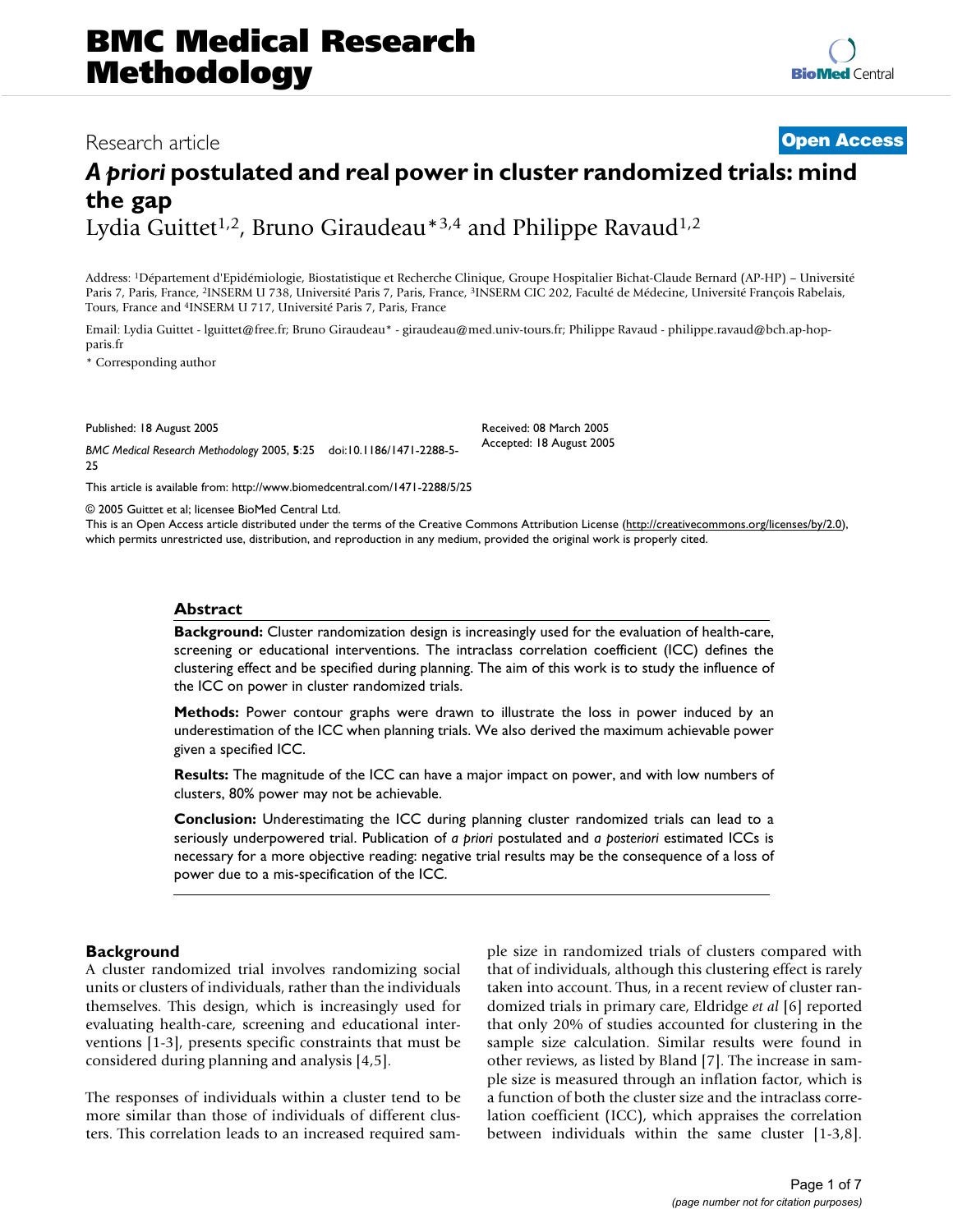Therefore an *a priori* value for this correlation must be postulated during planning. However, estimates of this correlation are rarely available, and, if available, are often uncertain. Indeed the correlation would differ according to outcome, setting, intervention, covariate adjustment and also sampling [5,9,10]. Therefore, a discrepancy between *a priori* postulated and *a posteriori* estimated ICCs may occur.

The discrepancy between *a priori* postulated and *a posteriori* estimated ICCs may be reduced by intermediate estimation of the ICC, thus allowing a re-estimation of the required sample size [11]. However, the room to manœuvre to increase the sample size may be restricted. Indeed, including new clusters may be difficult, either because the number of clusters is limited [10,12-15] (which may occur when the randomization unit is defined by a geographic area or hospital, for example) or because clusters are frequently randomized all at once and not one at a time. The cluster size itself may also be limited (e.g., by the size of a family or because the number of patients followed up in a clinical practice cannot be increased [16]), which then disallows the increase in sample size by increasing cluster size.

The purpose of our study was to assess the consequence on power of the ICC and to what extent the discrepancy between *a priori* postulated and *a posteriori* estimated ICCs may induce a loss in power in cluster randomized trials.

#### **Methods**

We considered a completely cluster randomized design with a continuous outcome (normally distributed) measured at a single time point. We assumed an equal number of clusters randomized to each arm and a fixed common cluster size. The sample size is calculated as follows [1]:

$$
mg = \frac{2\sigma^2 \left[1 + \left(m - 1\right)\rho\right] \left(z_{1-\alpha/2} + z_{1-\beta}\right)^2}{\Delta^2} = \frac{2\left[1 + \left(m - 1\right)\rho\right] \left(z_{1-\alpha/2} + z_{1-\beta}\right)^2}{ES^2}
$$

where *m* is the cluster size, *g* is the number of clusters per arm,  $\rho$  is the ICC, *ES* is the effect size (defined as ratio between the absolute difference between the two intervention-specific means ( $|\Delta|$ ) and the standard deviation  $(\sigma)$ ) and  $z_{1-\alpha/2}$  and  $z_{1-\beta}$  are the critical values of the standard normal distribution corresponding to error rates  $\alpha$ (two-sided) and  $\beta$ , respectively. One recognizes the sample size calculation for an individually randomized trial inflated by a factor equal to  $[1 + (m - 1)\rho]$  defined as the variance inflation factor. When the cluster size varies, *m* refers to the average cluster size.

#### *Power contour graphs*

To quantify the influence of the ICC on the power, we drew two kinds of power contour graphs. First, considering an effect size and an a *priori* postulated ICC, we considered several combinations of numbers of clusters and cluster sizes that allow for achieving 80% power. Then considering these combinations, we plotted the real power as a function of the ICC, which may differ from the *a priori* postulated value. Two values of *a priori* postulated ICC (0.005, 0.02) and five numbers of clusters per intervention arm (3, 5, 10, 20 and 40) were considered for these graphs. The effect size was fixed at 0.25.

We also drew power contour graphs, showing combinations of cluster sizes and number of clusters leading to a pre-specified power, with type I error fixed at 5%. Four power levels were considered (90, 80, 60 and 40%), 3 effect sizes (0.25, 0.50 and 0.75) and 4 levels of  $\rho$  (0.005, 0.020, 0.050 and 0.100). These ICC values were chosen according to previously published estimates [3,6,12,16- 23].

#### *Maximal theoretical achievable power*

We determined the maximal achievable power given a limited number of randomized clusters (i.e., considering an infinite cluster size) or a limited cluster size (i.e., considering an infinite number of clusters). For a limited number of clusters, results were graphically illustrated by considering 5 numbers of clusters per intervention arm (3, 5, 10, 20 and 40) for 2 effect sizes (0.25, 0.5).

#### **Results**

#### *Influence of the discrepancy between a priori postulated and a posteriori estimated ICCs on power*

Figure [1](#page-3-0) displays the real power associated with a study whose *a posteriori* estimated ICC would differ from the *a priori* postulated one. With an *a priori* ICC of 0.02, as few as 5 clusters per intervention arm is not enough to achieve a power of 80% to detect an effect size of 0.25. Power decreases as the ICC increases, and the loss is all the more important when the number of clusters is small. For example, if the *a priori* ICC was fixed at 0.005 and the *a posteriori* ICC is as high as 0.01, the power falls to 70.8% with 5 clusters per intervention arm, instead of the targeted 80% power, whereas the power is almost safeguarded with 20 clusters per intervention arm (real power 77.7%).

Figure 2 displays power contour graphs for combinations of numbers of clusters and cluster sizes. First, let us consider the situation of a fixed number of clusters. In many situations, even a slight increase in the ICC has a great influence on power and leads to a major increase in the required cluster size to keep the desired power. In some situations, even reaching the required power may no longer be possible: the power contour curves tend to be infinite. For instance, assuming that 15 clusters are randomized to each arm and we want to detect an effect size of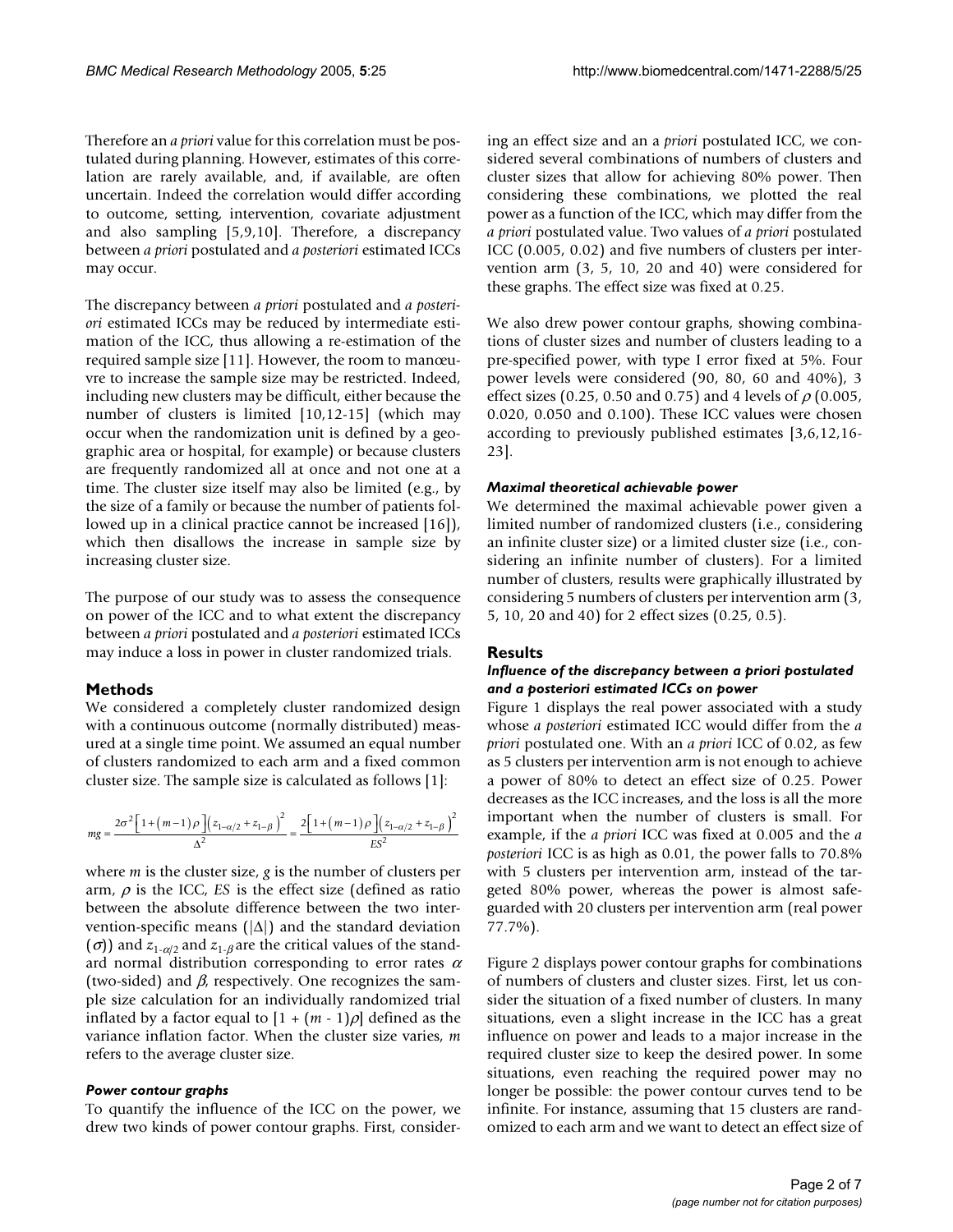<span id="page-3-0"></span>

#### Real power of cluster randomized trials intraclass correlation coefficients **Figure 1** according to the discrepancy between the *a priori* postulated and *a posteriori* estimated

Real power of cluster randomized trials according to the discrepancy between the *a priori* postulated and *a posteriori* estimated intraclass correlation coefficients. The effect size to be detected is fixed at 0.25 and power at 80%. *g* is the number of clusters per arm, *m* is the average cluster size and *N* is the total number per intervention arm considering an *a priori* postulated ICC of 0.005 or 0.02.

0.25 with 80% power, we would need an average cluster size of 25 patients with an *a priori* ICC fixed at 0.02. To keep 80% power, the required mean cluster size should be increased to 98 for an ICC of 0.05, which represents 1095 more subjects per arm. If the ICC actually equals 0.10, 80% power is no longer achievable without recruiting additional clusters. The phenomenon is all the more acute when the number of fixed clusters is low.

Second, when the mean cluster size is limited but the number of clusters is not, an increase in the ICC may also be of great consequence. As an example, considering a mean cluster size of 100, we would need to randomize 8 clusters per arm to detect a 0.25 effect size with 80% power when the ICC is fixed at 0.02. This number of clusters is raised to 15 and 28 when the ICC is fixed at 0.05 and 0.10, respectively, or 700 and 2000 additional subjects, respectively, per arm.

#### *Maximal theoretical power with infinite cluster size*

In a cluster randomized trial aimed at detecting an effect size *ES* at a pre-specified <sup>α</sup> level with an *a priori* postulated ICC equal to  $\rho$ , changing the cluster size  $m$  and/or the number of clusters *g* per group changes  $\beta$  and therefore power. Power is thus related to the  $f(m, g) = (z_{1-\alpha/2} + z_{1-\beta})^2$ function defined as

$$
f(m,g) = \frac{mgES^2}{2\left[1 + (m-1)\rho\right]}.
$$

When *m*, the mean cluster size, tends to be infinite, *f*(*m*, *g*) tends to be an asymptotic value, but there is no limit when *g*, the number of clusters, is infinite:

$$
\lim_{m \to +\infty} f(m, g) = \frac{gESf}{2\rho} \qquad \qquad \lim_{g \to +\infty} f(m, g) = +\infty
$$

Therefore, although power is not theoretically limited when the number of clusters can be increased, a maximal reachable power is possible when this number is fixed and only the cluster size can be increased. This maximum theoretical power is defined as:

$$
Power = \Phi^{-1} \left( \sqrt{\frac{gES^2}{2\rho}} - z_{1-\alpha/2} \right)
$$

where  $\Phi^{-1}(\cdot)$  refers to the inverse cumulative function associated with the standard normal distribution. This maximal theoretical power decreases when the ICC increases and/or the number of clusters decreases (Figure 3). In some cases, an 80% or 90% power is not achievable even with a theoretical situation of infinite cluster sizes.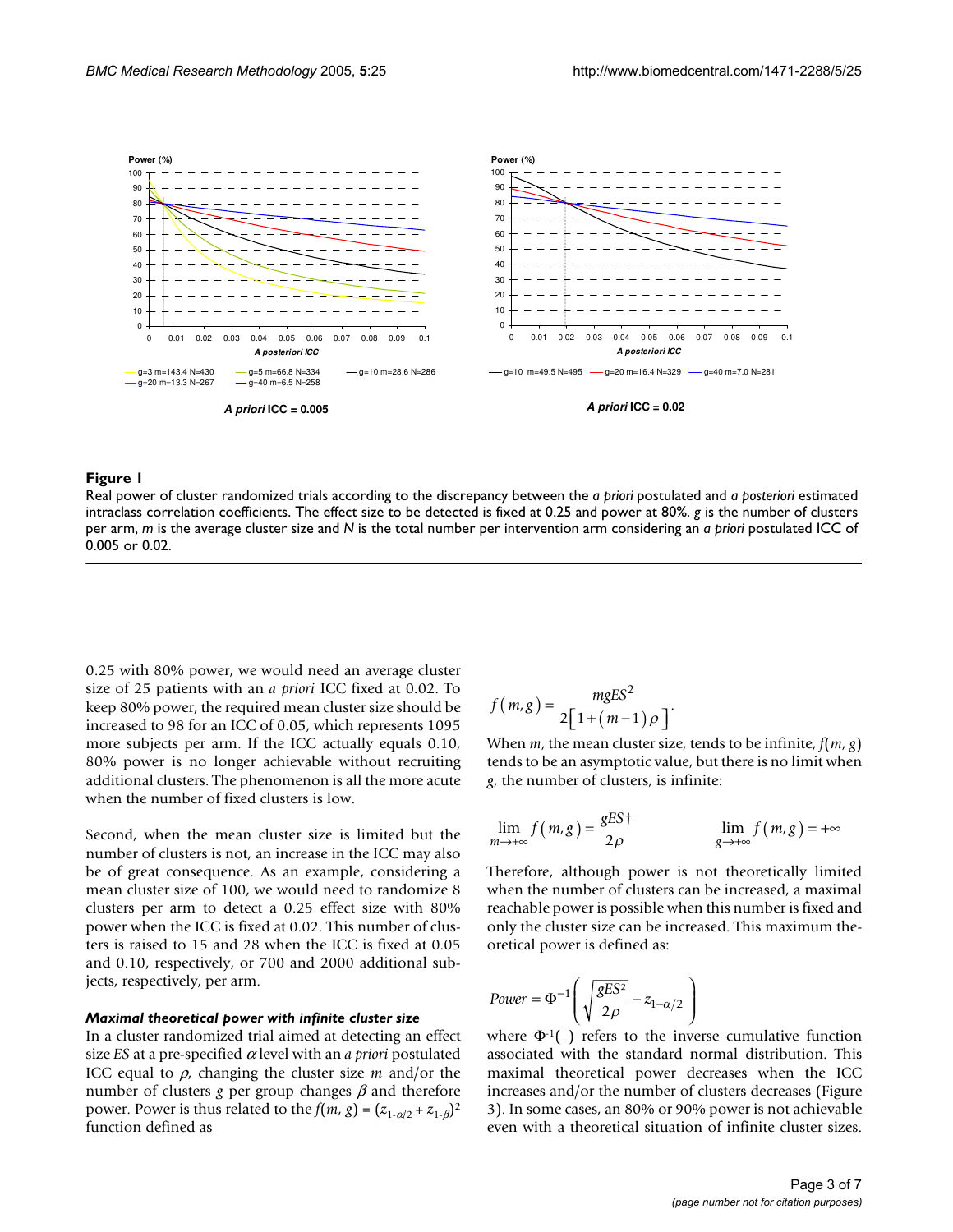

#### Power contour graphs for several intraclass co **Figure 2** rrelation coefficients (ICCs) and effect sizes\*

Power contour graphs for several intraclass correlation coefficients (ICCs) and effect sizes\*. Effect size is presented in columns and ICC in rows. In situations above or to the right of the red curve, the statistical power is greater than 90%. In situations between the red and blue curves, the statistical power is between 80% and 90%. In situations between the blue and red curves, the statistical power is between 60% and 80%. For vertical curves, increasing the cluster size is pointless. The number of subjects required, assuming individual randomization, is 24 to achieve a power of 40% to detect an effect size of 0.50, and 38, 28, 18 and 11 to achieve powers of 90%, 80%, 60% and 40%, respectively, to detect an effect size of 0.75, thus, the reason why curves are truncated. \*Effect size = absolute difference between the two intervention-specific means divided by the S.D. of the response variable.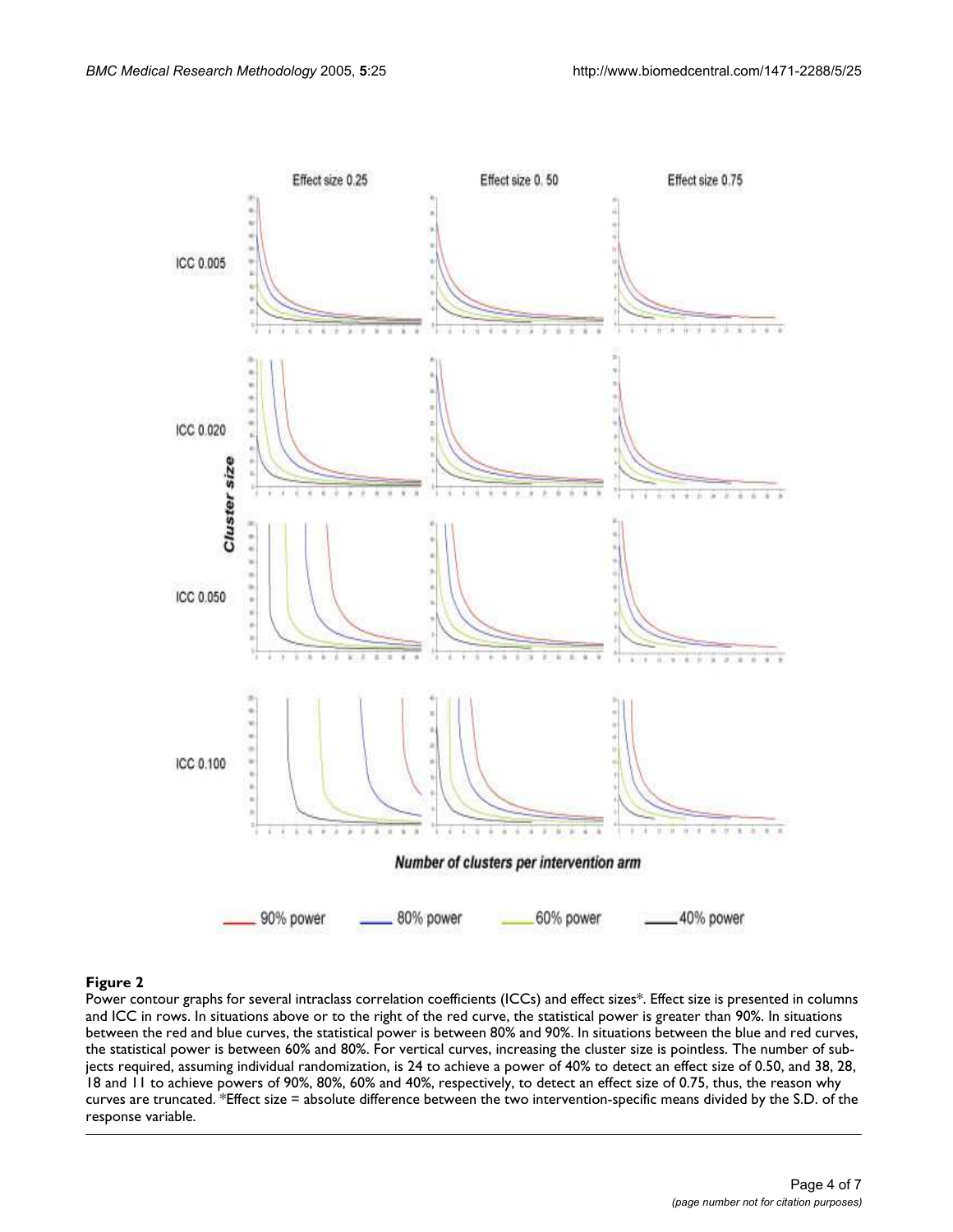

#### **Figure 3** Theoretical maximal power assuming an infinite clusters for several fixed numbers according to two different

Theoretical maximal power assuming an infinite cluster size for several fixed numbers of clusters according to two different effect sizes \*. \*Effect size = absolute difference between the two intervention-specific means divided by the S.D. of the response variable.

Thus, when 5 clusters are randomized to each arm, a power of 80% to detect an effect size of 0.50 cannot be achieved if the ICC is greater than 0.079 (and this limit equals 0.058 when 90% power is considered). For an effect size of 0.25, this upper ICC limit is 0.019 for 80% power and 0.014 for 90% power.

#### **Discussion**

The ICC is a nuisance parameter that has to be *a priori* specified when planning a cluster randomized trial. The magnitude of this coefficient has a major impact on power, particularly with a small number of randomized clusters. Our results were derived considering a continuous outcome, but in their simulation study, Donner and Klar [24] showed that power never differs from more than one percentage point in continuous or binary outcomes. Moreover, we did not take into account any potential variability in cluster size, which is already known to reduce power [25]. When planning cluster randomized trials, variability in cluster size is rarely taken into account, and the cluster size *m* is generally replaced by the mean cluster size. An underestimation of the ICC may therefore be expected to have similar consequences when cluster size is constant. In the end, an underestimation of the ICC during planning could therefore lead to a severely underpowered study and thus questionable results.

In cluster randomized trials, it is known that for a fixed total number of subjects, the higher the number of clusters (and thus the smaller the average cluster size), the higher the power [2,4,5,14,24,26,27]. In the extreme case, in clusters of size one, individuals are randomized, with no loss of power because of correlation between subjects. Moreover, it has also been shown that increasing cluster size improves the power up to a certain threshold, which depends on the value of the ICC [24,27]. Therefore, when planning a cluster randomized trial, the optimal strategy is indeed to randomize a large number of clusters [1,2,12,29]. Such a strategy first allows for decreasing the total sample size for a pre-specified power and second, as our results show, protects against a loss of power induced by an underestimation of the ICC when planning. However, because of logistic constraints, the number of randomized clusters may be limited, and indeed, the review by Eldridge *et al* [6] noted that half of the cluster randomized trials analyzed had fewer than 29 clusters in each arm. Therefore, for most cluster randomized trials, the *a priori* postulated value of the ICC has a great impact on power.

When planning trials, the *a priori* postulated ICC will rarely be very reliable. During the study, an intermediate estimation of the ICC can be assessed, thus allowing a sample size adjustment [11]. But the determination of this intermediate estimation is not without error, as was shown in the study by Moore et al [28], in which the intermediate ICC was 0.012 and the final one 0.031. A sensitivity analysis must therefore be undertaken when planning, to account for uncertainty of the ICC. In the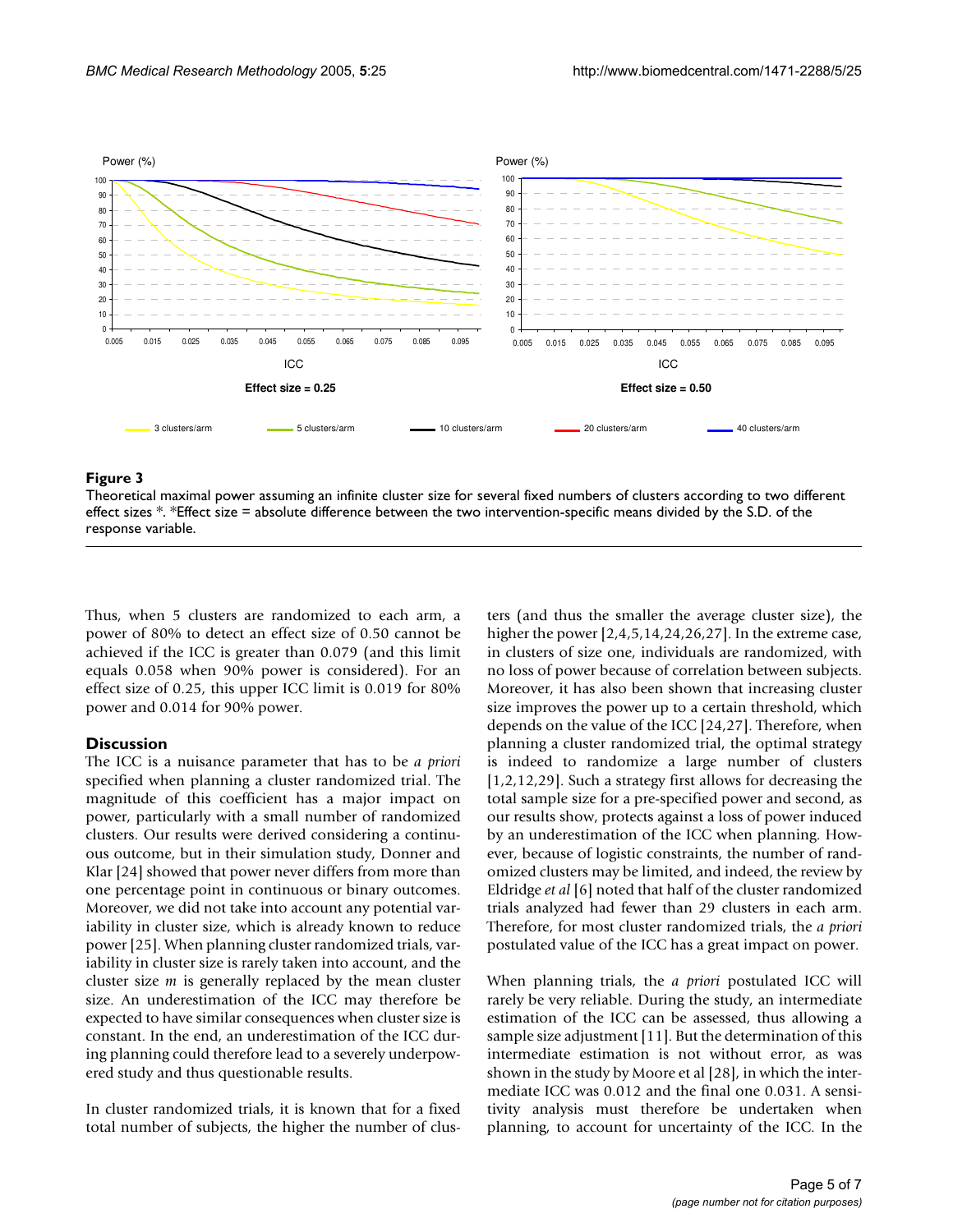extreme situations, when very few clusters can be randomized, such a sensitivity analysis may illustrate the high risk of performing an underpowered study and thus highlight arguments for not performing the study.

When reporting the study results, investigators should publish both the ICC used during the planning and the *a posteriori* estimated one, as recommended initially by some authors and recently by the extension of the CON-SORT statement for cluster randomized trials [27,29-31]. However, such information is rarely available. We studied cluster randomized trials published between January 2003 and December 2004 in the *British Medical Journal*, "which contains more such reports than any other journal" [7], and the published extension of the CONSORT statement [30]). Of 16 published studies, 5 (31.2%) did not report an *a priori* postulated ICC and 2 reported no sample size calculation. Only 5 (31.2%) reports provided *a posteriori* estimated ICCs (without any confidence intervals). Such under-reporting disallows assessing the discrepancy between the *a priori* postulated ICC and the *a posteriori* estimated one. However, reporting both ICCs would help readers "assess the appropriateness of the original sample size calculations as well as the magnitude of the clustering for each outcome" [30] and help investigators design future trials [1,27,31]. It would also help readers understand trial results, particularly negative ones: a study may prove to be negative just by a loss of power induced by an *a priori* underestimation of the ICC. On a formal point, the publication format of the *a posteriori* estimated ICC should follow the recommendation by Campbell et al., who advocate specifying a description of the data set and information on the method used to assess it and the precision of the estimate [32].

In conclusion, our study supports modifications in investigators' practices when planning trials and reporting results, taking into account the uncertainty of the ICC by favoring a high number of clusters and publishing this parameter. For readers, an objective reading of trial results, particularly negative results, requires knowledge of *a priori* and *a posteriori* estimated ICCs.

#### **Competing interests**

The author(s) declare that they have no competing interests.

#### **Authors' contributions**

This study was designed by LG, BG and PhR. LG performed the statistical analysis and drafted the article, which was then revised by BG and PhR.

#### **Acknowledgements**

The authors are indebted to Dr. Sandra Eldridge for constructive comments.

This work was funded by a grant from the Foundation for Medical Research (FRM).

#### **References**

- 1. Donner A, Klar N: *Design and Analysis of Cluster Randomization Trials in Health Research* London, England: Arnold; 2000.
- 2. Murray DM: *Design and Analysis of Group-Randomized Trials* New York, NY: Oxford University Press Inc; 1998.
- 3. Reading R, Harvey I, McLean M: **[Cluster randomised trials in](http://www.ncbi.nlm.nih.gov/entrez/query.fcgi?cmd=Retrieve&db=PubMed&dopt=Abstract&list_uids=10630921) [maternal and child health: implications for power and sam](http://www.ncbi.nlm.nih.gov/entrez/query.fcgi?cmd=Retrieve&db=PubMed&dopt=Abstract&list_uids=10630921)[ple size.](http://www.ncbi.nlm.nih.gov/entrez/query.fcgi?cmd=Retrieve&db=PubMed&dopt=Abstract&list_uids=10630921)** *Arch Dis Child* 2000, **82:**79-83.
- 4. Murray DM, Varnell SP, Blitstein JL: **[Design and analysis of group](http://www.ncbi.nlm.nih.gov/entrez/query.fcgi?cmd=Retrieve&db=PubMed&dopt=Abstract&list_uids=14998806)[randomized trials: a review of recent methodological](http://www.ncbi.nlm.nih.gov/entrez/query.fcgi?cmd=Retrieve&db=PubMed&dopt=Abstract&list_uids=14998806) [developments.](http://www.ncbi.nlm.nih.gov/entrez/query.fcgi?cmd=Retrieve&db=PubMed&dopt=Abstract&list_uids=14998806)** *Am J Public Health* 2004, **94:**423-432.
- 5. Donner A, Klar N: **[Pitfalls of and controversies in cluster rand](http://www.ncbi.nlm.nih.gov/entrez/query.fcgi?cmd=Retrieve&db=PubMed&dopt=Abstract&list_uids=14998805)[omization trials.](http://www.ncbi.nlm.nih.gov/entrez/query.fcgi?cmd=Retrieve&db=PubMed&dopt=Abstract&list_uids=14998805)** *Am J Public Health* 2004, **94:**416-422.
- 6. Eldridge SM, Ashby D, Feder GS, Rudnicka AR, Ukoumunne OC: **Lessons for cluster randomized trials in the twenty-first century: a systematic review of trials in primary care.** *Clinical trials* 2004, **1:**80-90.
- 7. Bland JM: **[Cluster randomised trials in the medical literature:](http://www.ncbi.nlm.nih.gov/entrez/query.fcgi?cmd=Retrieve&db=PubMed&dopt=Abstract&list_uids=15310402) [two bibliometric surveys.](http://www.ncbi.nlm.nih.gov/entrez/query.fcgi?cmd=Retrieve&db=PubMed&dopt=Abstract&list_uids=15310402)** *BMC Med Res Methodol* 2004, **4:**21.
- 8. Kerry SM, Bland JM: **[Statistics notes: sample size in cluster](http://www.ncbi.nlm.nih.gov/entrez/query.fcgi?cmd=Retrieve&db=PubMed&dopt=Abstract&list_uids=9501723) [randomisation.](http://www.ncbi.nlm.nih.gov/entrez/query.fcgi?cmd=Retrieve&db=PubMed&dopt=Abstract&list_uids=9501723)** *BMJ* 1998, **316:**549.
- 9. Adams G, Gulliford MC, Ukoumunne OC, Eldridge S, Chinn S, Campbell MJ: **[Patterns of intra-cluster correlation from primary](http://www.ncbi.nlm.nih.gov/entrez/query.fcgi?cmd=Retrieve&db=PubMed&dopt=Abstract&list_uids=15485730) [care research to inform study design and analysis.](http://www.ncbi.nlm.nih.gov/entrez/query.fcgi?cmd=Retrieve&db=PubMed&dopt=Abstract&list_uids=15485730)** *J Clin Epidemiol* 2004, **57:**785-794.
- 10. Turner RM, Prevost AT, Thompson SG: **[Allowing for imprecision](http://www.ncbi.nlm.nih.gov/entrez/query.fcgi?cmd=Retrieve&db=PubMed&dopt=Abstract&list_uids=15083478) [of the intracluster correlation coefficient in the design of](http://www.ncbi.nlm.nih.gov/entrez/query.fcgi?cmd=Retrieve&db=PubMed&dopt=Abstract&list_uids=15083478) [cluster randomized trials.](http://www.ncbi.nlm.nih.gov/entrez/query.fcgi?cmd=Retrieve&db=PubMed&dopt=Abstract&list_uids=15083478)** *Stat Med* 2004, **23:**1195-1214.
- 11. Lake S, Kammann E, Klar N, Betensky R: **[Sample size re-estima](http://www.ncbi.nlm.nih.gov/entrez/query.fcgi?cmd=Retrieve&db=PubMed&dopt=Abstract&list_uids=12185888)[tion in cluster randomization trials.](http://www.ncbi.nlm.nih.gov/entrez/query.fcgi?cmd=Retrieve&db=PubMed&dopt=Abstract&list_uids=12185888)** *Stat Med* 2002, **21:**1337-1350.
- 12. Ukoumunne OC, Gulliford MC, Chinn C, Sterne JAC, Burney PGJ: **[Methods for evaluating area-wide and organisation-based](http://www.ncbi.nlm.nih.gov/entrez/query.fcgi?cmd=Retrieve&db=PubMed&dopt=Abstract&list_uids=10982317) interventions in health and health care: a systematic review.** *Health Technology Assessment (Winchester, England)* 1999, **3:**iii-92.
- 13. Ukoumunne OC, Gulliford MC, Chinn S, Sterne JAC, Burney PGJ, Donner A: **[Evaluation of health interventions at area and](http://www.ncbi.nlm.nih.gov/entrez/query.fcgi?cmd=Retrieve&db=PubMed&dopt=Abstract&list_uids=10435968) [organisation level.](http://www.ncbi.nlm.nih.gov/entrez/query.fcgi?cmd=Retrieve&db=PubMed&dopt=Abstract&list_uids=10435968)** *BMJ* 1999, **319:**376-379.
- 14. Flynn TN, Whitley E, Peters TJ: **Recruitment strategies in a clus-**<br>ter randomized trial-cost implications. Stat Med 2002, [ter randomized trial-cost implications.](http://www.ncbi.nlm.nih.gov/entrez/query.fcgi?cmd=Retrieve&db=PubMed&dopt=Abstract&list_uids=11813226) **21:**397-405.
- 15. Campbell MK, Thomson S, Ramsay CR, MacLennan GS, Grimshaw JM: **[Sample size calculator for cluster randomized trials.](http://www.ncbi.nlm.nih.gov/entrez/query.fcgi?cmd=Retrieve&db=PubMed&dopt=Abstract&list_uids=14972631)** *Comput Biol Med* 2004, **34:**113-25.
- 16. Gulliford MC, Adams G, Ukoumunne OC, Latinovic R, Chinn S, Campbell MJ: **[Intraclass correlation coefficient and outcome](http://www.ncbi.nlm.nih.gov/entrez/query.fcgi?cmd=Retrieve&db=PubMed&dopt=Abstract&list_uids=15718113) [prevalence are associated in clustered binary data.](http://www.ncbi.nlm.nih.gov/entrez/query.fcgi?cmd=Retrieve&db=PubMed&dopt=Abstract&list_uids=15718113)** *J Clin Epidemiol* 2005, **58:**246-251.
- 17. Hannan PJ, Murray DM, David RJ, Mc Govern PG: **[Parameters to](http://www.ncbi.nlm.nih.gov/entrez/query.fcgi?cmd=Retrieve&db=PubMed&dopt=Abstract&list_uids=8117787) [aid in the design and analysis of community trials: intraclass](http://www.ncbi.nlm.nih.gov/entrez/query.fcgi?cmd=Retrieve&db=PubMed&dopt=Abstract&list_uids=8117787) [correlations from the Minnesota Heart Health Program.](http://www.ncbi.nlm.nih.gov/entrez/query.fcgi?cmd=Retrieve&db=PubMed&dopt=Abstract&list_uids=8117787)** *Epidemiology* 1994, **5:**88-95.
- 18. Siddiqui O, Hedeker D, Flay BR, Hu FB: [Intraclass correlation esti](http://www.ncbi.nlm.nih.gov/entrez/query.fcgi?cmd=Retrieve&db=PubMed&dopt=Abstract&list_uids=8712201)**[mates in a school-based smoking prevention study.](http://www.ncbi.nlm.nih.gov/entrez/query.fcgi?cmd=Retrieve&db=PubMed&dopt=Abstract&list_uids=8712201)** *Am J Epidemiol* 1996, **144:**425-433.
- 19. Smeeth L, Siu-Woon Ng E: **[Intraclass correlation coefficients for](http://www.ncbi.nlm.nih.gov/entrez/query.fcgi?cmd=Retrieve&db=PubMed&dopt=Abstract&list_uids=12161083) [cluster randomized trials in primary care: data from the](http://www.ncbi.nlm.nih.gov/entrez/query.fcgi?cmd=Retrieve&db=PubMed&dopt=Abstract&list_uids=12161083) MRC Trial of the Assessment and Management of Older [People in the Community.](http://www.ncbi.nlm.nih.gov/entrez/query.fcgi?cmd=Retrieve&db=PubMed&dopt=Abstract&list_uids=12161083)** *Control Clin Trials* 2002, **23:**409-421.
- 20. Martinson BC, Murray DM, Jeffery RW, Hennrikus DJ: **[Intraclass](http://www.ncbi.nlm.nih.gov/entrez/query.fcgi?cmd=Retrieve&db=PubMed&dopt=Abstract&list_uids=10557507) [correlation for measures from a worksite health promotion](http://www.ncbi.nlm.nih.gov/entrez/query.fcgi?cmd=Retrieve&db=PubMed&dopt=Abstract&list_uids=10557507) [study: estimates, correlates, and applications.](http://www.ncbi.nlm.nih.gov/entrez/query.fcgi?cmd=Retrieve&db=PubMed&dopt=Abstract&list_uids=10557507)** *Am J Health Promot* 1999, **13:**347-357.
- 21. Murray DM, Phillips GA, Birnbaum AS, Lytle LA: **[Intraclass correla](http://www.ncbi.nlm.nih.gov/entrez/query.fcgi?cmd=Retrieve&db=PubMed&dopt=Abstract&list_uids=11720271)[tion for measures from a middle school nutrition interven](http://www.ncbi.nlm.nih.gov/entrez/query.fcgi?cmd=Retrieve&db=PubMed&dopt=Abstract&list_uids=11720271)[tion study: estimates, correlates, and applications.](http://www.ncbi.nlm.nih.gov/entrez/query.fcgi?cmd=Retrieve&db=PubMed&dopt=Abstract&list_uids=11720271)** *Health Educ Behav* 2001, **28:**666-679.
- 22. Murray DM, Clark MH, Alexander CW: **[Intraclass correlation](http://www.ncbi.nlm.nih.gov/entrez/query.fcgi?cmd=Retrieve&db=PubMed&dopt=Abstract&list_uids=11188494) [from a community-based alcohol prevention study: the](http://www.ncbi.nlm.nih.gov/entrez/query.fcgi?cmd=Retrieve&db=PubMed&dopt=Abstract&list_uids=11188494) [effect of repeat observations on the same communities.](http://www.ncbi.nlm.nih.gov/entrez/query.fcgi?cmd=Retrieve&db=PubMed&dopt=Abstract&list_uids=11188494)** *J Stud Alcohol* 2000, **61:**881-890.